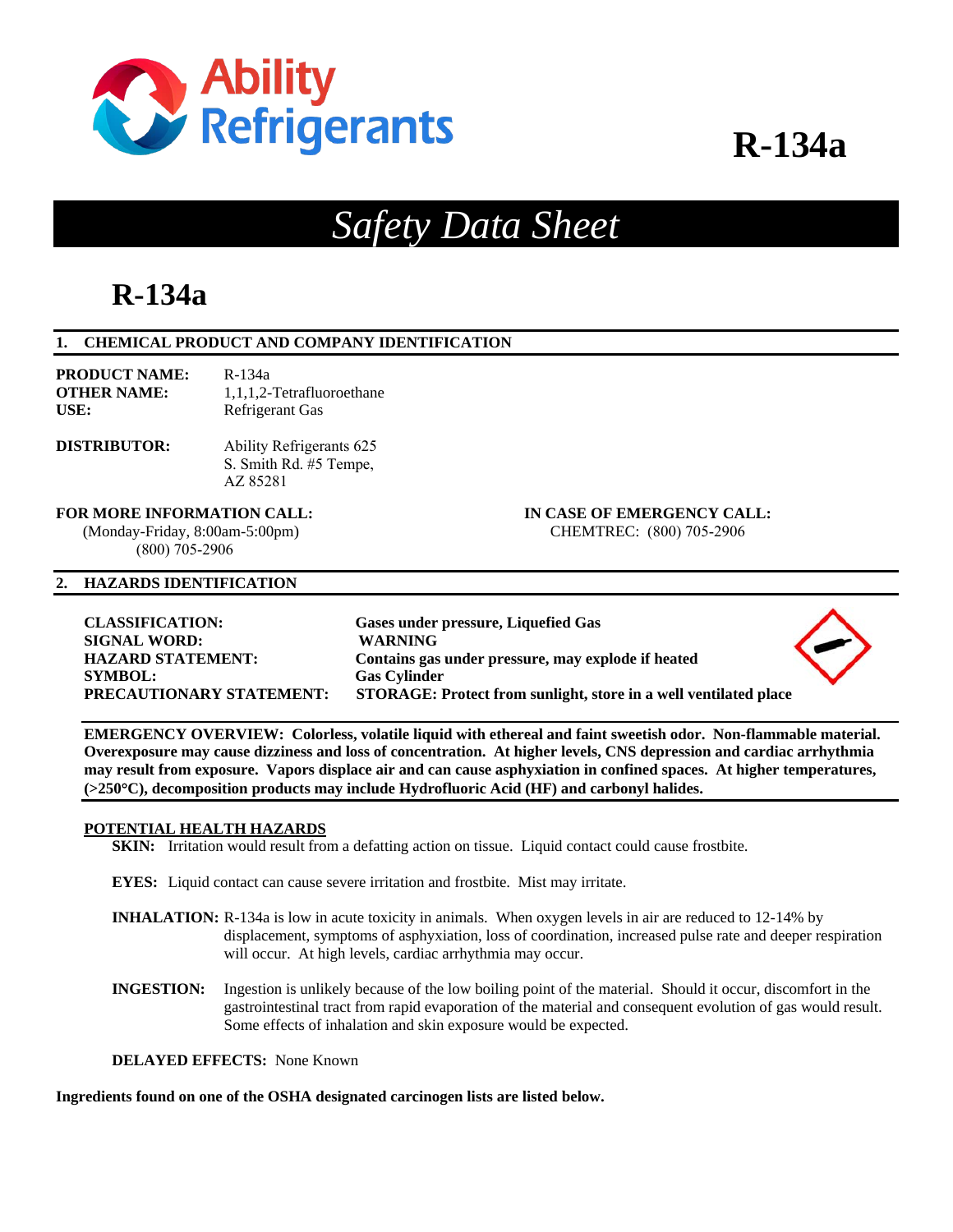

# **R-134a**

| <b>INGREDIENT NAME</b><br>No ingredients listed in this section                                                                                                                                                                                                                                 | <b>NTP STATUS</b>             | <b>IARC STATUS</b> | <b>OSHA LIST</b> |  |
|-------------------------------------------------------------------------------------------------------------------------------------------------------------------------------------------------------------------------------------------------------------------------------------------------|-------------------------------|--------------------|------------------|--|
| <b>COMPOSITION / INFORMATION ON INGREDIENTS</b><br>3.                                                                                                                                                                                                                                           |                               |                    |                  |  |
| <b>INGREDIENT NAME</b><br>1,1,1,2-Tetrafluoroethane                                                                                                                                                                                                                                             | <b>CAS NUMBER</b><br>811-97-2 | WEIGHT %<br>100    |                  |  |
| <b>COMMON NAME AND SYNONYMS</b><br>R-134a; HFC134a                                                                                                                                                                                                                                              |                               |                    |                  |  |
| There are no impurities or stabilizers that contribute to the classification of the material identified in Section 2                                                                                                                                                                            |                               |                    |                  |  |
| <b>FIRST AID MEASURES</b>                                                                                                                                                                                                                                                                       |                               |                    |                  |  |
| <b>SKIN:</b> Promptly flush skin with water until all chemical is removed. If there is evidence of frostbite, bathe (do not rub) with<br>lukewarm (not hot) water. If water is not available, cover with a clean, soft cloth or similar covering. Get medical attention<br>if symptoms persist. |                               |                    |                  |  |

- **EYES:** Immediately flush eyes with large amounts of water for at least 15 minutes (in case of frostbite, water should be lukewarm, not hot) lifting eyelids occasionally to facilitate irrigation. Get medical attention if symptoms persist.
- **INHALATION:** Immediately move to fresh air. If breathing has stopped, give artificial respiration. Use oxygen as required, provided a qualified operator is available. Get medical attention immediately. DO NOT give epinephrine (adrenaline).
- **INGESTION:** Ingestion is unlikely because of the physical properties and is not expected to be hazardous. DO NOT induce vomiting unless instructed to do so by a physician.
- **ADVICE TO PHYSICIAN:** Because of the possible disturbances of cardiac rhythm, catecholamine drugs, such as epinephrine, should be used with special caution and only in situations of emergency life support. Treatment of overexposure should be directed at the control of symptoms and the clinical conditions.

# **5. FIRE FIGHTING MEASURES**

#### **FLAMMABLE PROPERTIES**

| <b>FLASH POINT:</b>                                    |                  | Gas, not applicable per DOT regulations |
|--------------------------------------------------------|------------------|-----------------------------------------|
| <b>FLASH POINT METHOD:</b>                             | Not applicable   |                                         |
| <b>AUTOIGNITION TEMPERATURE:</b>                       | $>750^{\circ}$ C |                                         |
| <b>UPPER FLAME LIMIT</b> (volume % in air):<br>$None*$ |                  |                                         |
| LOWER FLAME LIMIT (volume % in air):                   |                  | $None*$                                 |
| *Based on ASHRAE Standard 34 with match ignition       |                  |                                         |
| <b>FLAME PROPAGATION RATE (solids):</b>                |                  | Not applicable                          |
| <b>OSHA FLAMMABILITY CLASS:</b>                        |                  | Not applicable                          |

#### **EXTINGUISHING MEDIA:**

Use any standard agent – choose the one most appropriate for type of surrounding fire (material itself is not flammable)

**\_\_\_\_\_\_\_\_\_\_\_\_\_\_\_\_\_\_\_\_\_\_\_\_\_\_\_\_\_\_\_\_\_\_\_\_\_\_\_\_\_\_\_\_\_\_\_\_\_\_\_\_\_\_\_\_\_\_\_\_\_\_\_\_\_\_\_\_\_\_\_\_\_\_\_\_\_\_\_\_\_\_\_\_\_\_\_\_\_\_\_\_\_\_\_\_\_\_\_\_\_\_\_\_\_\_\_\_**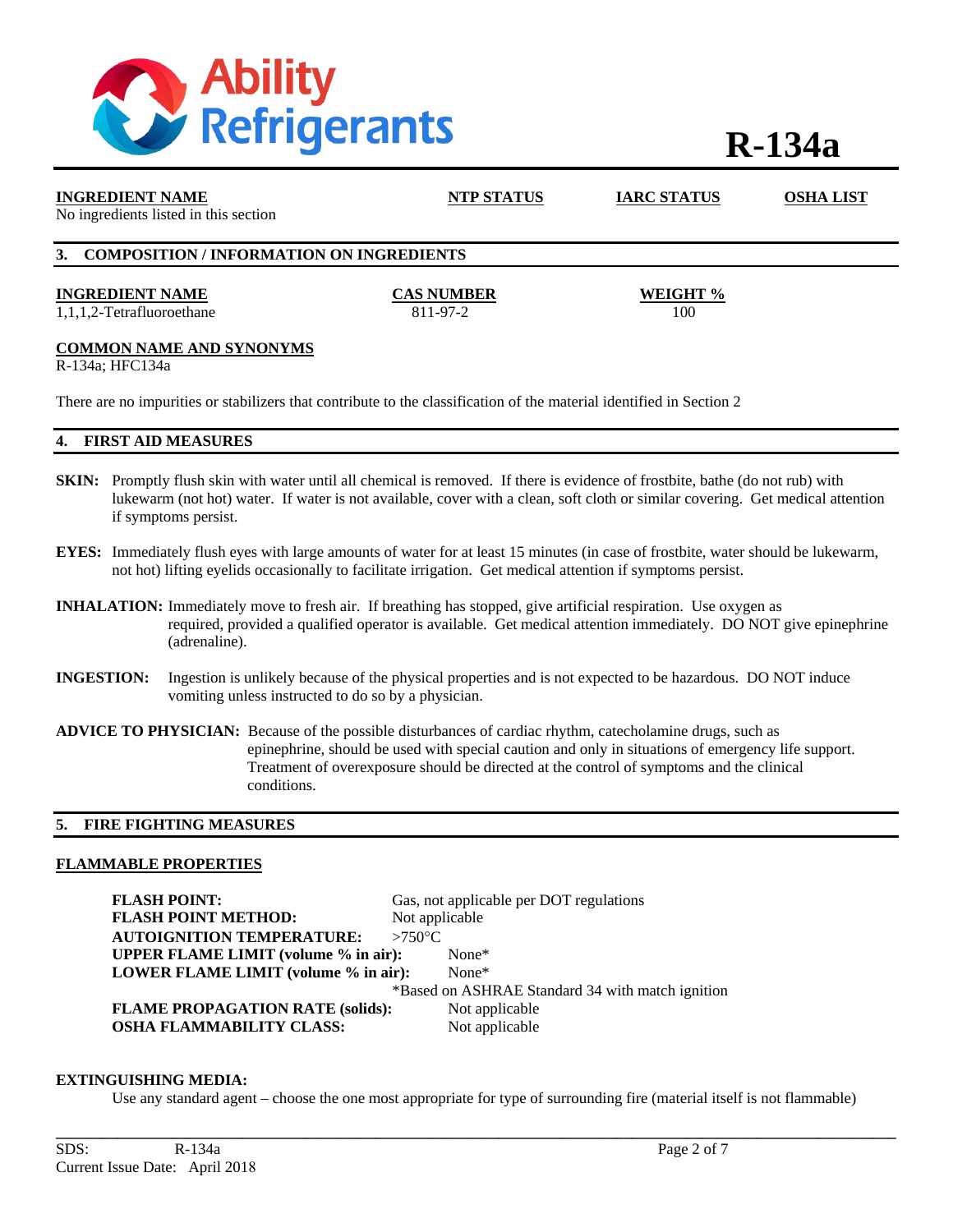

# **UNUSUAL FIRE AND EXPLOSION HAZARDS:**

R-134a is not flammable at ambient temperatures and atmospheric pressure. However, this material will become combustible when mixed with air under pressure and exposed to strong ignition sources. Contact with certain reactive metals may result in formation of explosive or exothermic reactions under specific conditions (e.g. very high temperatures and/or appropriate pressures).

### **SPECIAL FIRE FIGHTING PRECAUTIONS/INSTRUCTIONS**:

Firefighters should wear self-contained, NIOSH-approved breathing apparatus for protection against possible toxic decomposition products. Proper eye and skin protection should be provided. Use water spray to keep fire-exposed containers cool.

### **6. ACCIDENTAL RELEASE MEASURES**

# **IN CASE OF SPILL OR OTHER RELEASE:** (Always wear recommended personal protective equipment.)

Evacuate unprotected personnel. Product dissipates upon release. Protected personnel should remove ignition sources and shut off leak, if without risk, and provide ventilation. Unprotected personnel should not return to the affected area until air has been tested and determined safe, including low-lying areas.

# **Spills and releases may have to be reported to Federal and/or local authorities. See Section 15 regarding reporting requirements.**

#### **7. HANDLING AND STORAGE**

**NORMAL HANDLING:** (Always wear recommended personal protective equipment.) Avoid breathing vapors and liquid contact with eyes, skin or clothing. Do not puncture or drop cylinders, expose them to open flame or excessive heat. Use authorized cylinders only. Follow standard safety precautions for handling and use of compressed gas cylinders.

R-134a should not be mixed with air above atmospheric pressure for leak testing or any other purpose.

#### **STORAGE RECOMMENDATIONS:**

Store in a cool, well-ventilated area of low fire risk and out of direct sunlight. Protect cylinder and its fittings from physical damage. Storage in subsurface locations should be avoided. Close valve tightly after use and when empty.

#### **INCOMPATIBILITIES:**

Freshly abraded aluminum surfaces at specific temperatures and pressures may cause a strong exothermic reaction. Chemically reactive metals: potassium, calcium, powdered aluminum, magnesium, and zinc.

# **8. EXPOSURE CONTROLS / PERSONAL PROTECTION**

#### **ENGINEERING CONTROLS:**

Provide local ventilation at filling zones and areas where leakage is probable. Mechanical (general) ventilation may be adequate for other operating and storage areas.

**\_\_\_\_\_\_\_\_\_\_\_\_\_\_\_\_\_\_\_\_\_\_\_\_\_\_\_\_\_\_\_\_\_\_\_\_\_\_\_\_\_\_\_\_\_\_\_\_\_\_\_\_\_\_\_\_\_\_\_\_\_\_\_\_\_\_\_\_\_\_\_\_\_\_\_\_\_\_\_\_\_\_\_\_\_\_\_\_\_\_\_\_\_\_\_\_\_\_\_\_\_\_\_\_\_\_\_\_**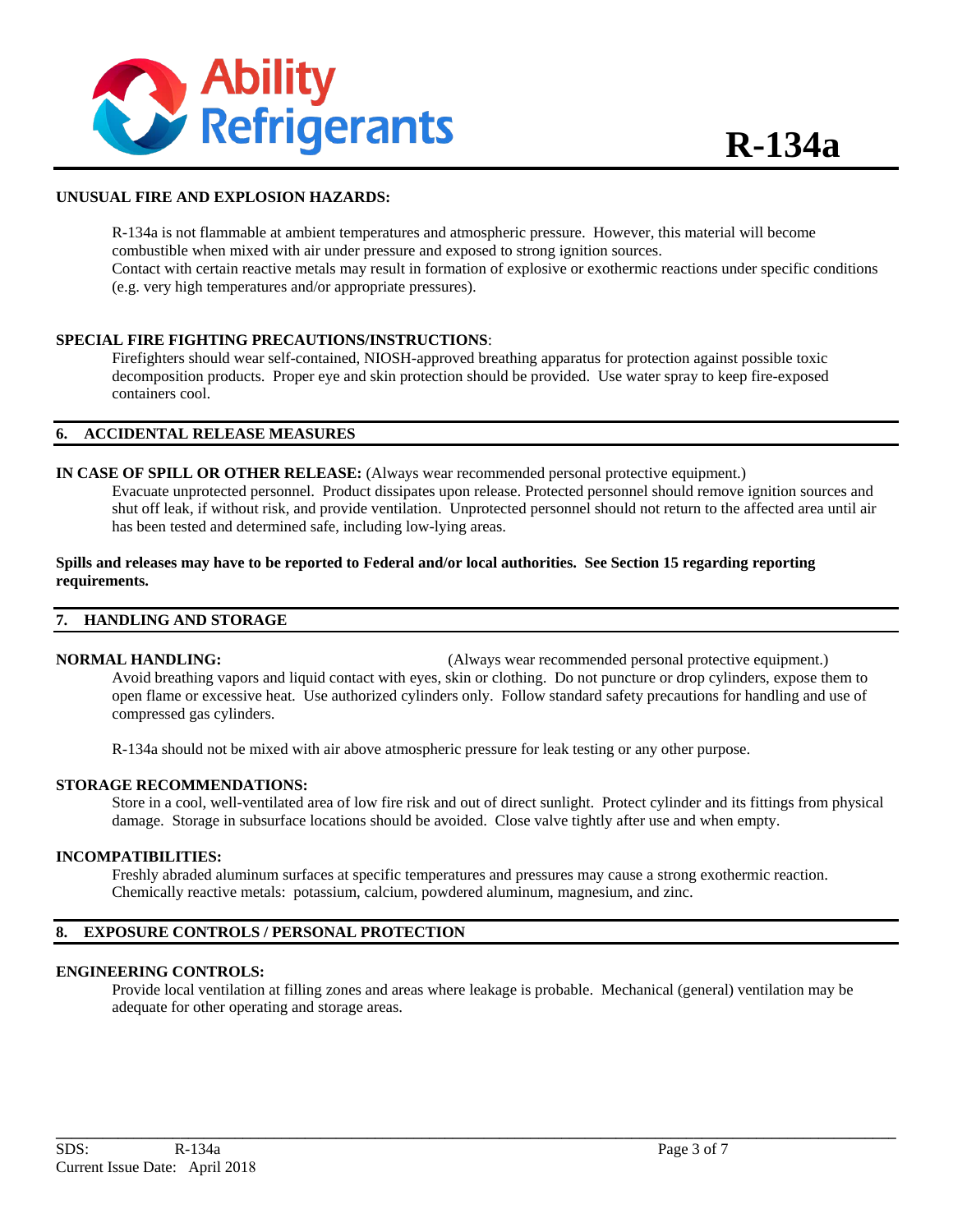

### **PERSONAL PROTECTIVE EQUIPMENT**

#### **SKIN PROTECTION:**

Skin contact with refrigerant may cause frostbite. General work clothing and gloves (leather) should provide adequate protection. If prolonged contact with liquid or gas is anticipated, insulated gloves constructed of PVA, neoprene or butyl rubber should be used. Any contaminated clothing should be promptly removed and washed before reuse.

### **EYE PROTECTION:**

For normal conditions, wear safety glasses. Where there is reasonable probability of liquid contact, wear chemical safety goggles.

#### **RESPIRATORY PROTECTION:**

None generally required for adequately ventilated work situations. For accidental release or non-ventilated situations, or release into confined space, where the concentration may be above the PEL of 1,000 ppm, use a self contained, NIOSH approved breathing apparatus or supplied air respirator. For escape: use the former or a NIOSH approved gas mask with organic vapor canister.

#### **ADDITIONAL RECOMMENDATIONS:**

Where contact with liquid is likely, such as in a spill or leak, impervious boots and clothing should be worn. High dose-level warning signs are recommended for areas of principle exposure. Provide eyewash stations and quick drench shower facilities at convenient locations. For tank cleaning operations, see OSHA regulations, 29 CFR 1910.132 and 29 CFR 1910.133.

# **EXPOSURE GUIDELINES**

| <b>INGREDIENT NAME</b>       | <b>ACGIH TLV</b> | <b>OSHA PEL</b> | <b>OTHER LIMIT</b>      |
|------------------------------|------------------|-----------------|-------------------------|
| $1,1,1,2$ -Tetrafluoroethane | None             | None            | $*1000$ ppm TWA $(8hr)$ |

**\_\_\_\_\_\_\_\_\_\_\_\_\_\_\_\_\_\_\_\_\_\_\_\_\_\_\_\_\_\_\_\_\_\_\_\_\_\_\_\_\_\_\_\_\_\_\_\_\_\_\_\_\_\_\_\_\_\_\_\_\_\_\_\_\_\_\_\_\_\_\_\_\_\_\_\_\_\_\_\_\_\_\_\_\_\_\_\_\_\_\_\_\_\_\_\_\_\_\_\_\_\_\_\_\_\_\_\_** 

 $=$  Workplace Environmental Exposure Level (AIHA)

**OTHER EXPOSURE LIMITS FOR POTENTIAL DECOMPOSITION PRODUCTS:** 

Hydrogen Fluoride: ACGIH TLV: 2 ppm ceiling, 0.5 ppm TLV-TWA

# **9. PHYSICAL AND CHEMICAL PROPERTIES**

| <b>APPEARANCE:</b>                        | Clear, colorless liquid and vapor |
|-------------------------------------------|-----------------------------------|
| PHYSICAL STATE:                           | Gas at ambient temperatures       |
| <b>MOLECULAR WEIGHT:</b>                  | 102                               |
| <b>CHEMICAL FORMULA:</b>                  | $F_3CCH_2F$                       |
| <b>ODOR:</b>                              | Faint ethereal odor               |
| <b>SPECIFIC GRAVITY</b> (water $= 1.0$ ): | < 1.22                            |
| <b>SOLUBILITY IN WATER (weight %):</b>    | $0.15 \text{ wt\%}$               |
| $pH$ :                                    | Neutral                           |
| <b>BOILING POINT:</b>                     | $-26.2$ °C ( $-15.1$ °F)          |
| <b>FREEZING POINT:</b>                    | $-92.5$ °C ( $-141.9$ °F)         |
| <b>VAPOR PRESSURE:</b>                    | 85.8 psia @ 70°F                  |
|                                           | 213.4 psia @ 130°F                |
| VAPOR DENSITY $(air = 1.0)$ :             | 3.5                               |
| <b>EVAPORATION RATE:</b>                  | $>1$ COMPARED TO: $CC14 = 1$      |
| % VOLATILES:                              | 100                               |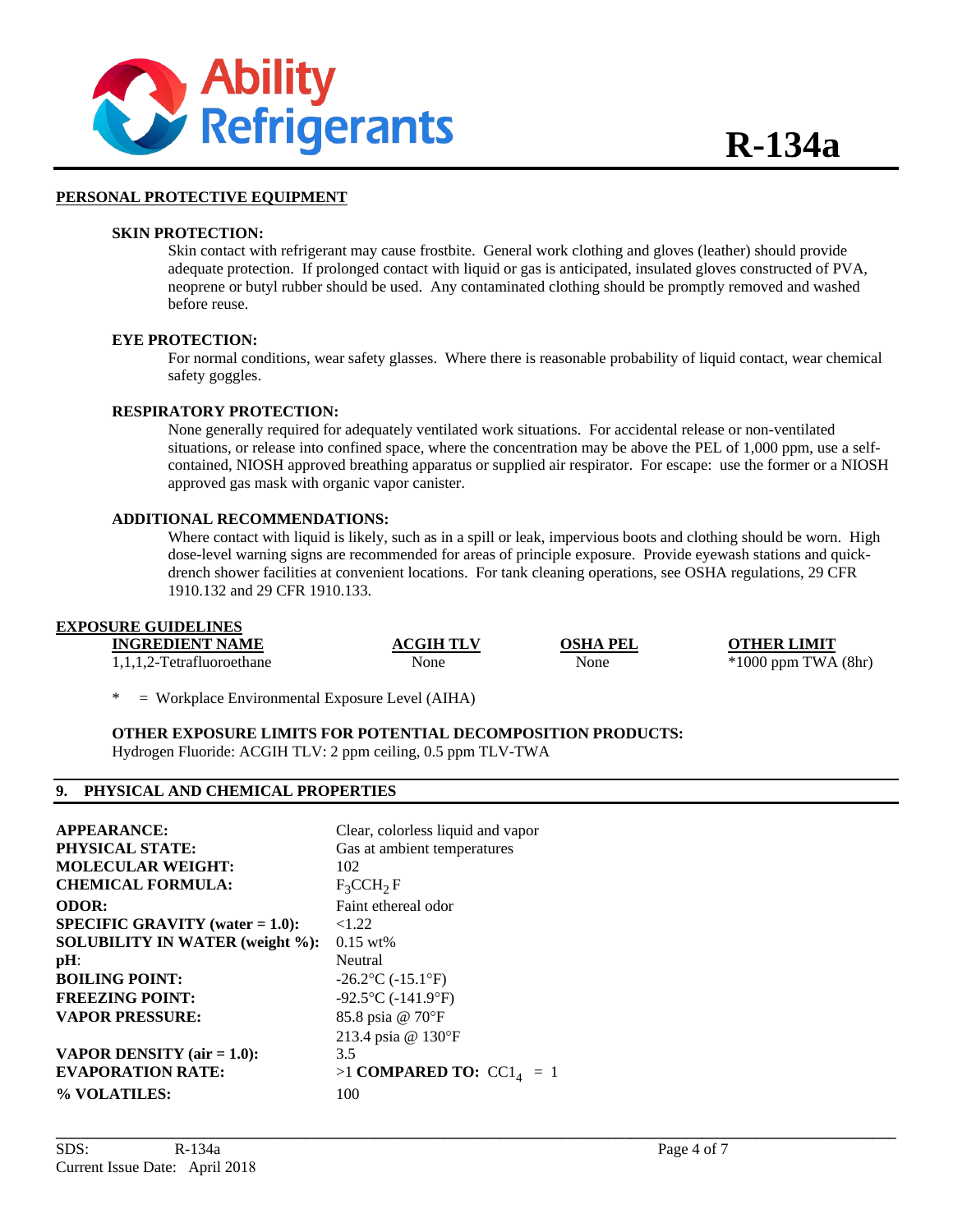

| <b>ODOR THRESHHOLD:</b>                                                       | Not established                            |
|-------------------------------------------------------------------------------|--------------------------------------------|
| <b>FLAMMABILITY:</b>                                                          | Not applicable                             |
| LEL/UEL:                                                                      | None/None                                  |
| <b>RELATIVE DENSITY:</b>                                                      | $1.21$ g/cm <sup>3</sup> at $25^{\circ}$ C |
| <b>PARTITION COEFF (n-octanol/water)</b>                                      | Log Pow: $1.06$                            |
| <b>AUTO IGNITION TEMP:</b>                                                    | $>750^{\circ}$ C                           |
| <b>DECOMPOSITION TEMPERATURE:</b>                                             | $>250^{\circ}$ C                           |
| VISCOSITY:                                                                    | Not applicable                             |
| <b>FLASH POINT:</b>                                                           | Not applicable                             |
| (Flash point method and additional flammability data are found in Section 5.) |                                            |

# **10. STABILITY AND REACTIVITY**

#### **NORMALLY STABLE: (CONDITIONS TO AVOID):**

The product is stable.

Do not mix with oxygen or air above atmospheric pressure. Any source of high temperatures, such as lighted cigarettes, flames, hot spots or welding may yield toxic and/or corrosive decomposition products.

#### **INCOMPATIBILITIES:**

(Under specific conditions: e.g. very high temperatures and/or appropriate pressures) – Freshly abraded aluminum surfaces (may cause strong exothermic reaction). Chemically reactive metals: potassium, calcium, powdered aluminum, magnesium, and zinc.

#### **HAZARDOUS DECOMPOSITION PRODUCTS:**

Halogens, halogen acids and possibly carbonyl halides.

#### **HAZARDOUS POLYMERIZATION:**

Will not occur.

### **11. TOXICOLOGICAL INFORMATION**

#### **IMMEDIATE (ACUTE) EFFECTS:**

 $LC_{50}$ :Inhalation 4 hr. (rat) - > 500,000 ppm / Cardiac Sensitization threshold (dog) 80,000 ppm. NOEL – 50,000 ppm

#### **DELAYED (SUBCHRONIC AND CHRONIC) EFFECTS:**

Not mutagenic in four tests Teratogenic NOEL (rat and rabbit) – 40,000 ppm Subchronic inhalation (rat) NOEL – 50,000 ppm Chronic NOEL – 10,000 ppm

# **REPEATED DOSE TOXICITY:**

Lifetime inhalation exposure of male rats was associated with a small increase in salivary gland fibrosarcomas.

#### **FURTHER INFORMATION**:

Acute effects of rapid evaporation of the liquid may cause frostbite. Vapors are heavier than air and can displace oxygen causing difficulty breathing or suffocation. May cause cardiac arrhythmia.

**\_\_\_\_\_\_\_\_\_\_\_\_\_\_\_\_\_\_\_\_\_\_\_\_\_\_\_\_\_\_\_\_\_\_\_\_\_\_\_\_\_\_\_\_\_\_\_\_\_\_\_\_\_\_\_\_\_\_\_\_\_\_\_\_\_\_\_\_\_\_\_\_\_\_\_\_\_\_\_\_\_\_\_\_\_\_\_\_\_\_\_\_\_\_\_\_\_\_\_\_\_\_\_\_\_\_\_\_** 

# **OTHER DATA:**

Metabolism <0.5% as  $CO<sub>2</sub>$  in tests at 50,000 ppm, late developing benign tumors were found.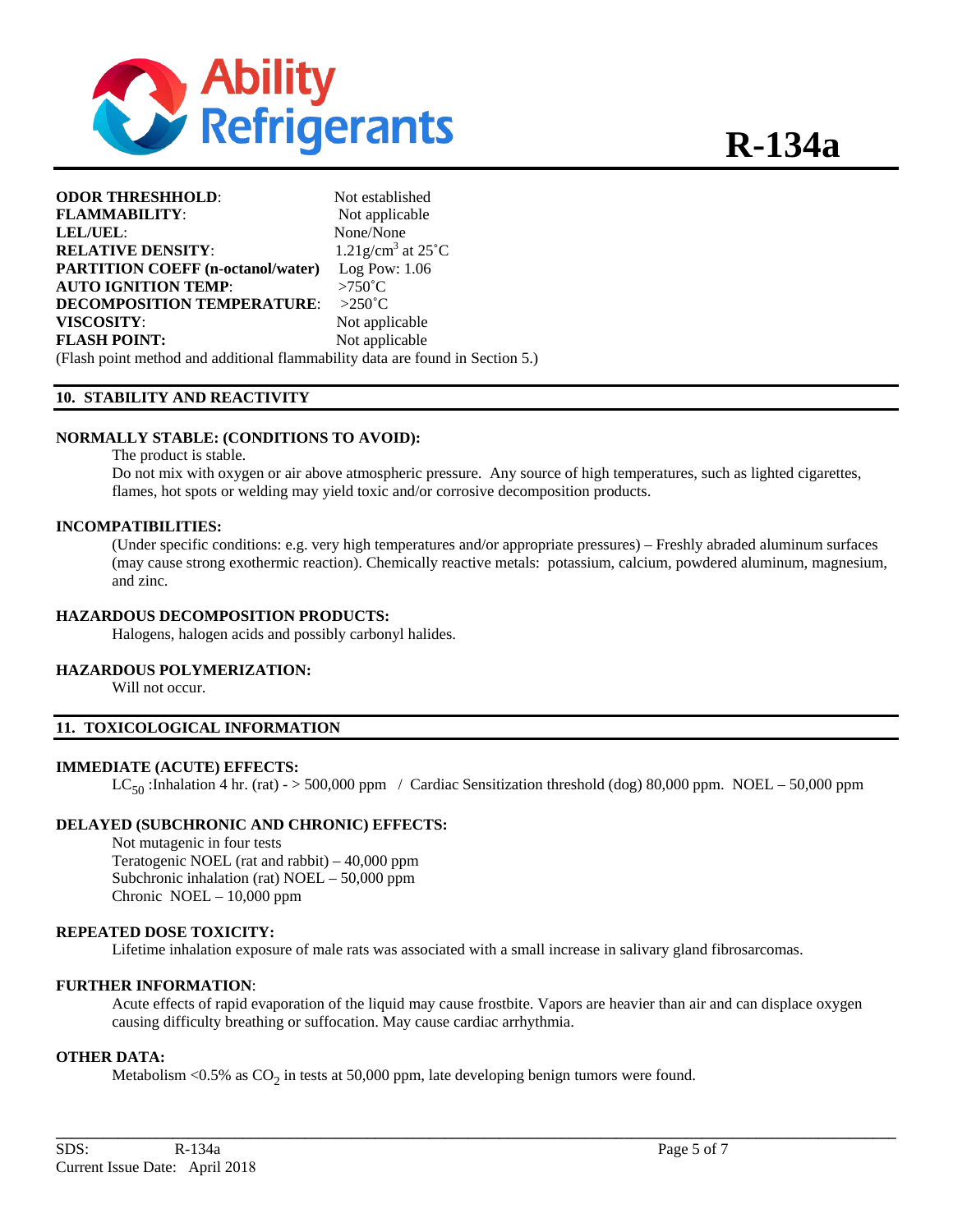

# **12. ECOLOGICAL INFORMATION**

**Degradability (BOD):** R-134a is a gas at room temperature; therefore, it is unlikely to remain in water. **Octanol Water Partition Coefficient:** See Section 9

# **13. DISPOSAL CONSIDERATIONS**

# **RCRA**

**Is the unused product a RCRA hazardous waste if discarded?** Not a hazardous waste **If yes, the RCRA ID number is:** Not applicable

# **OTHER DISPOSAL CONSIDERATIONS:**

Disposal must comply with federal, state, and local disposal or discharge laws. R-134a is subject to U.S. Environmental Protection Agency Clean Air Act Regulations Section 608 in 40 CFR Part 82 regarding refrigerant recycling.

The information offered here is for the product as shipped. Use and/or alterations to the product such as mixing with other materials may significantly change the characteristics of the material and alter the RCRA classification and the proper disposal method.

# **14. TRANSPORT INFORMATION**

# **US DOT ID NUMBER:** UN3159 **US DOT PROPER SHIPPING NAME:** 1,1,1,2-Tetrafluoroethane or Refrigerant Gas R 134a **US DOT HAZARD CLASS:** 2.2 **US DOT PACKING GROUP:** Not applicable

For additional information on shipping regulations affecting this material, contact the information number found in Section 1.

# **15. REGULATORY INFORMATION**

# **TOXIC SUBSTANCES CONTROL ACT (TSCA)**

**TSCA INVENTORY STATUS:** Listed on the TSCA inventory **OTHER TSCA ISSUES:** Subject to Section 12(b) export notification. May contain 0-10 ppm Ethane, 2-chloro-1,1,1-trifluoro, CAS# 75-88-7

# **SARA TITLE III / CERCLA**

"Reportable Quantities" (RQs) and/or "Threshold Planning Quantities" (TPQs) exist for the following ingredients.

No ingredients listed in this section

**INGREDIENT NAME SARA / CERCLA RQ (lb.) SARA EHS TPQ (lb.)**

**Spills or releases resulting in the loss of any ingredient at or above its RQ requires immediate notification to the National Response Center [(800) 424-8802] and to your Local Emergency Planning Committee.** 

**SECTION 311 HAZARD CLASS:** IMMEDIATE

PRESSURE

#### **SARA 313 TOXIC CHEMICALS:**

The following ingredients are SARA 313 "Toxic Chemicals". CAS numbers and weight percents are found in Section 2.

**\_\_\_\_\_\_\_\_\_\_\_\_\_\_\_\_\_\_\_\_\_\_\_\_\_\_\_\_\_\_\_\_\_\_\_\_\_\_\_\_\_\_\_\_\_\_\_\_\_\_\_\_\_\_\_\_\_\_\_\_\_\_\_\_\_\_\_\_\_\_\_\_\_\_\_\_\_\_\_\_\_\_\_\_\_\_\_\_\_\_\_\_\_\_\_\_\_\_\_\_\_\_\_\_\_\_\_\_** 

#### **INGREDIENT NAME COMMENT**

No ingredients listed in this section